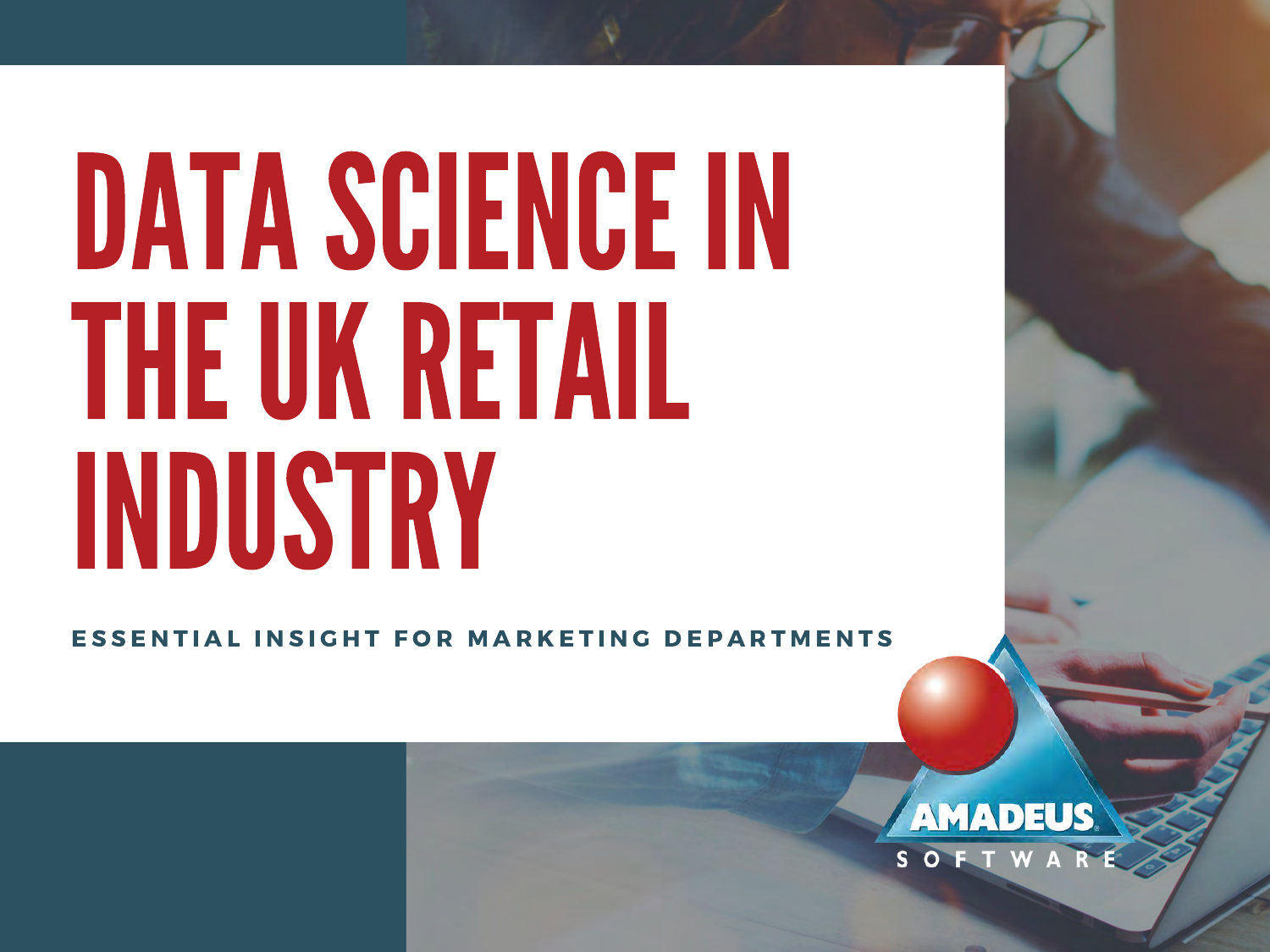

# **INTRODUCTION**

In today's hyper-competitive marketplace, it's never been more essential for retail businesses to find ways to cement their hold on the market. Within the UK, it's becoming all too common to hear of yet another retailer who has succumbed to the mounting pressures faced on the UK high street and online.

We all understand the importance of data for informing data-driven decisions. But, are you truly confident that you're getting maximum value from your data? And, without it, can you be truly confident in those decisions you make for the future of your business on a daily basis?

Data science holds exciting potential for retail businesses worldwide and across all departments. Over the following pages, we've looked in more detail at just some of the potential opportunities open to Marketing Departments.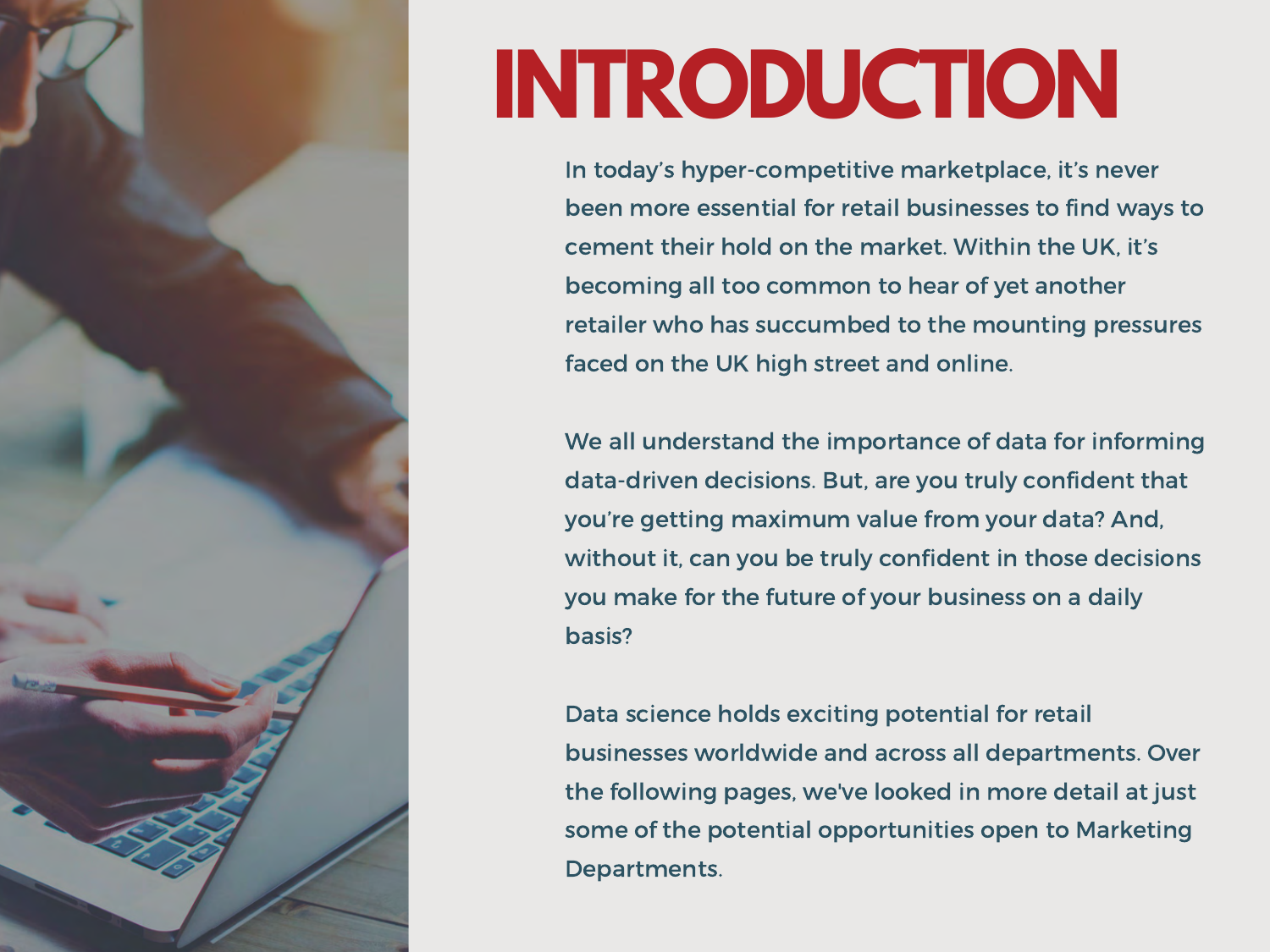

### PRODUCT RECOMMENDATION ENGINES, BASKET ANALYSIS & NEXT BEST PRODUCTS

These techniques together can maximise the value of your marketing activities in terms of your business objectives by honing in on your customers' priorities and key interests.

The algorithms score products and services against the individuals' own interests and purchase history and according to your business' targets and goals. This allows the identification of optimal additional or next products, as well as opportunities for cross and up-selling. These help marketing teams meet their targets by maximising the value generated through individual customers.

**Maximise the value of your marketing activities in terms of your business objectives**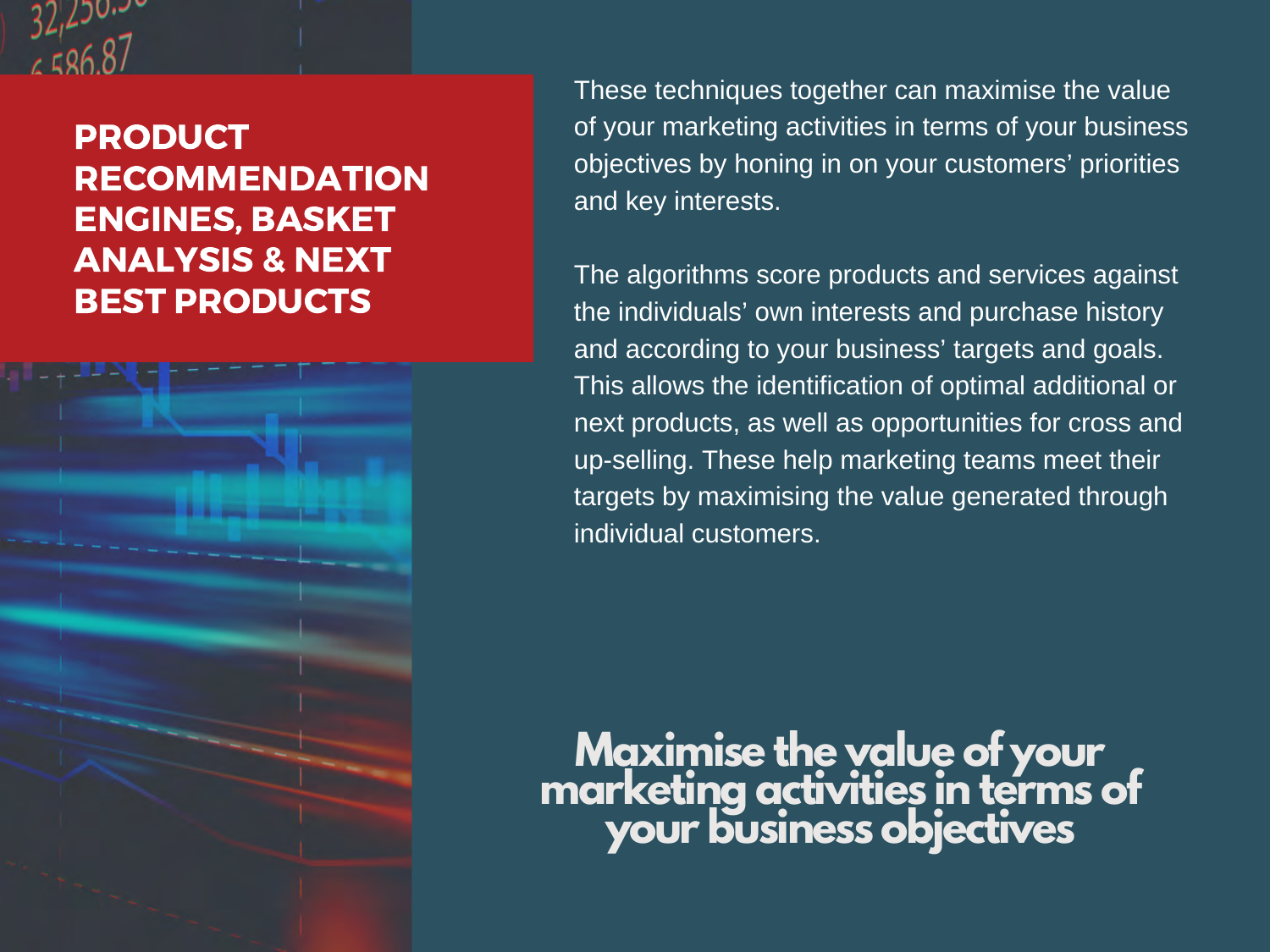

### IDENTIFYING NEW CHANNELS TO TARGET NEW CUSTOMERS



It's no secret that reaching out to new customers is a key function within any Marketing Department. But do you know which additional channels hold most potential for your business? And how they would compare to your existing channels?

Knowledge such as this is vital to ensuring you maximise the value of your marketing activities by reaching as wide an audience of receptive potential customers as possible. If you're only ever speaking to the same people, you're not going to reap the rewards. This insight can help you understand which channels offer the greatest value potential for your business.

**Maximise the value of your marketing activities by reaching as wide a receptive audience as possible**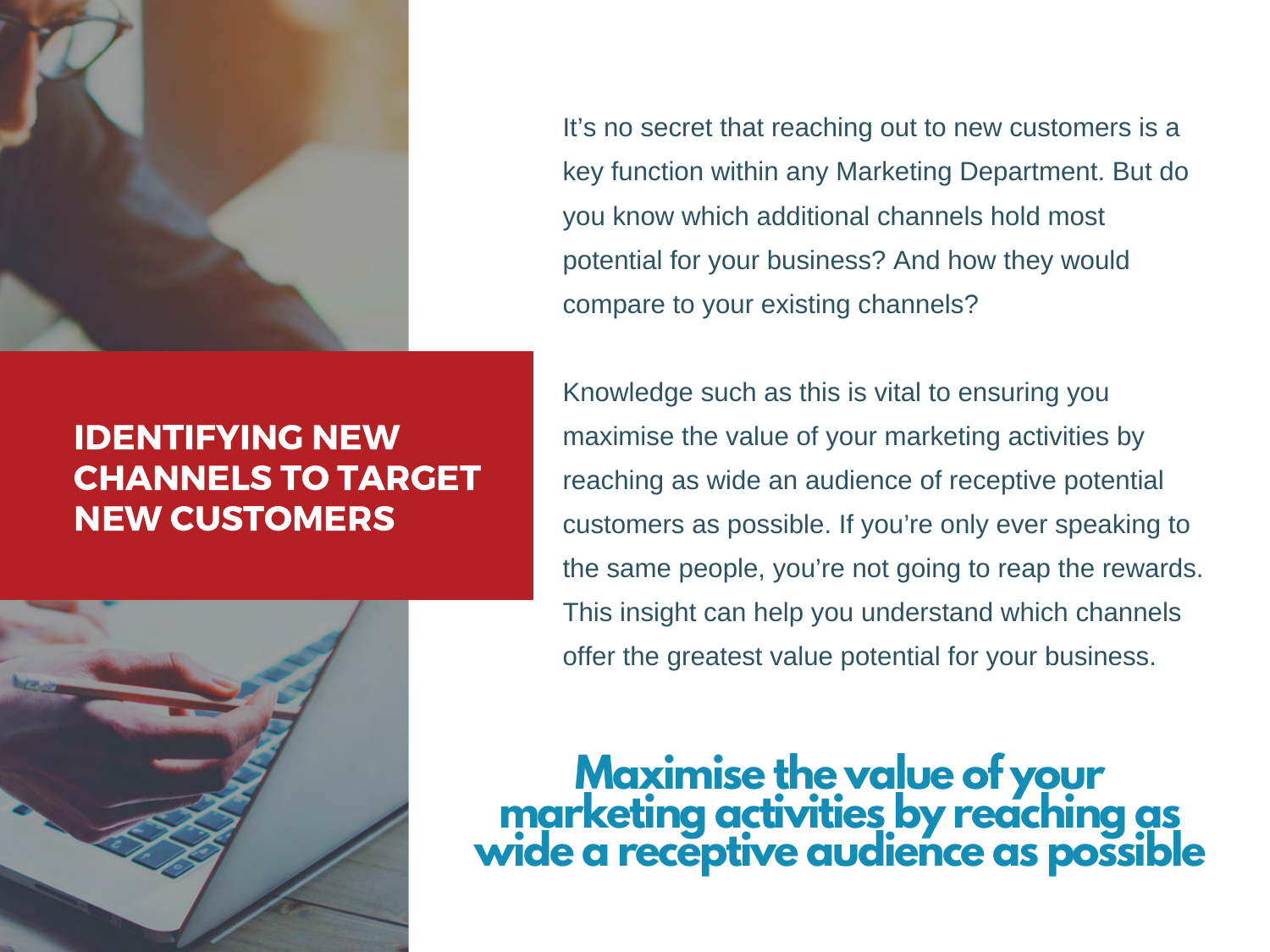

## IDENTIFYING PATTERNS IN CUSTOMERS' PURCHASE BEHAVIOUR



How well do you really understand your customers' behaviour when purchasing from your business? Do they spend a lot all at once, or do they make lots of low value purchases? Are there trends in their purchasing behaviour?

These insights can help you to better understand the individuals interacting with your brand, as well as enabling you to monitor how their behaviour changes over time. This insight can be critical.

One application is the identification of those customers at risk of churning, allowing you to reach out to them with a targeted offer corresponding to their priorities with the aim of reinvigorating their brand loyalty.

# **Better understand the individuals interacting with your brand**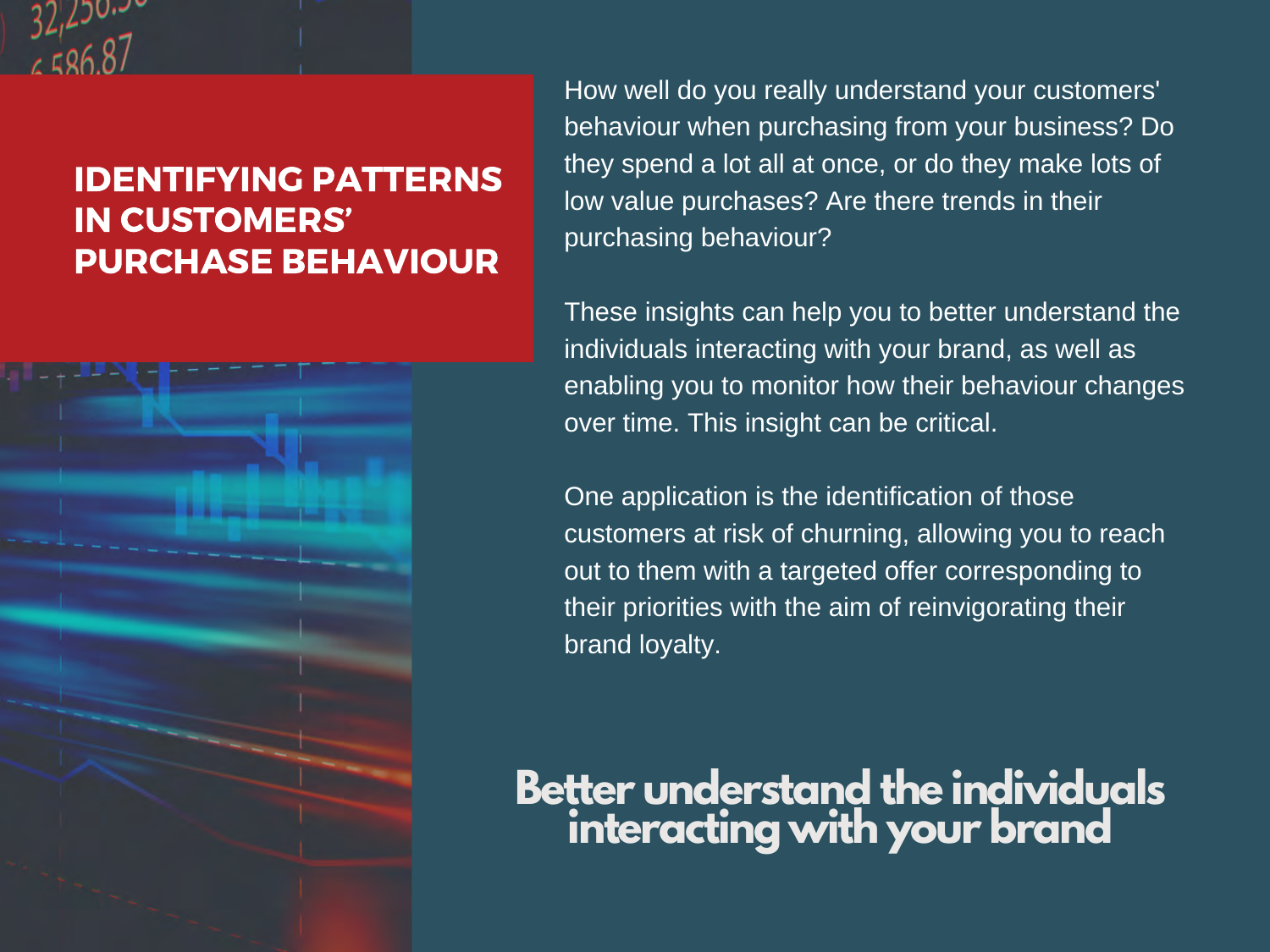

## SEGMENTATION OF THE CURRENT CUSTOMER BASE



All too often businesses make unfounded decisions about customer segmentation based on little more than intuition. Whilst this may work in theory (and a lot can be said for first-hand experience of your business), segmentation should be an evidence-based process.

There are four standard categories for segmentation: geographic, demographic, behavioural and psychographic. By identifying your key customer segments, decisions about how you reach out to them and particulars of the customer experience can become more fact-focused. In turn, this helps you to tailor their experience to encourage maximum value generation per individual.

# **Enable fact-focused decisioning for reaching out to your key customer types**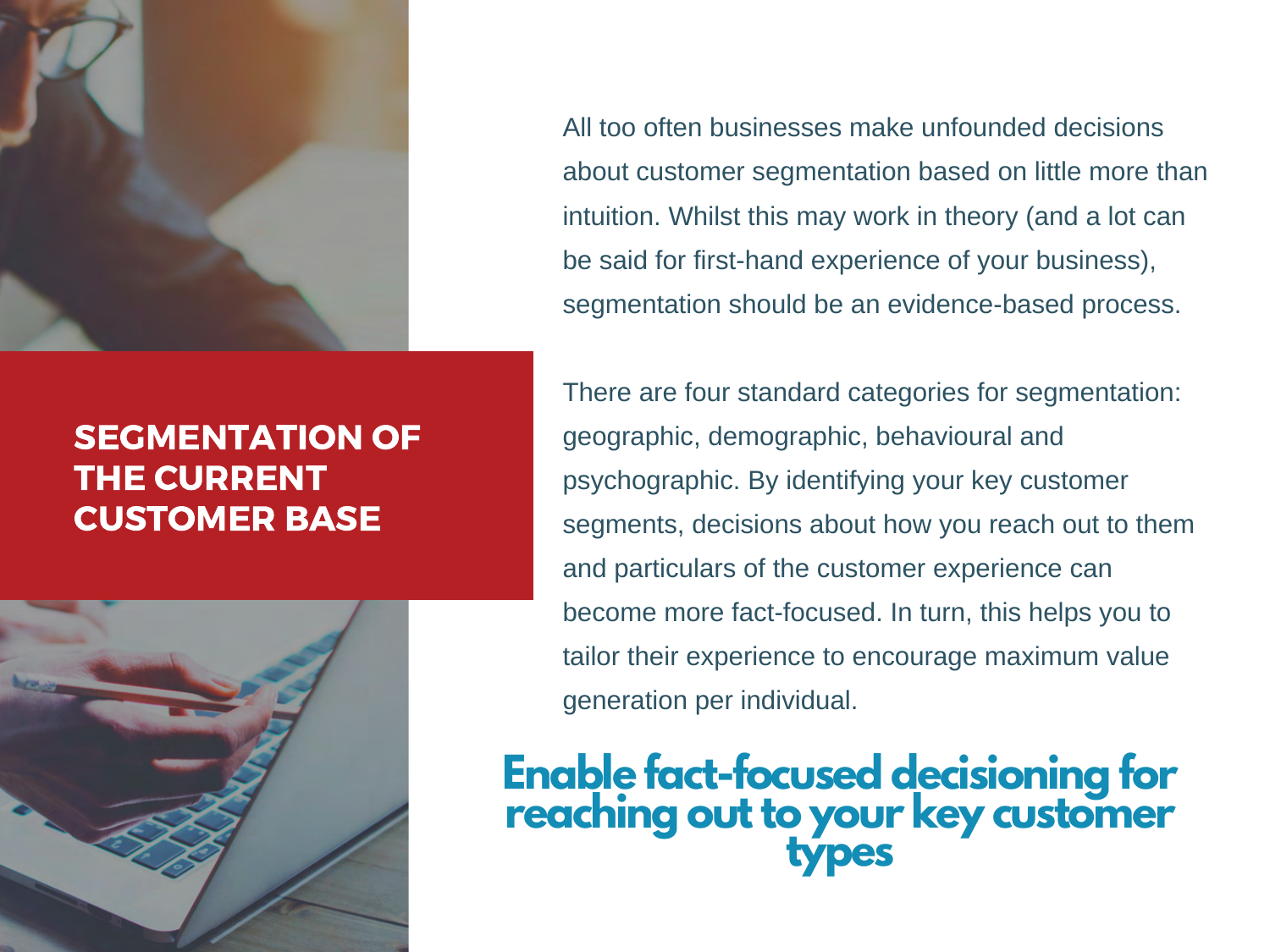#### Following the implementation of advanced propensity modelling techniques, our customer, a global entertainment firm, maximised the Return on Investment (RoI) of their email campaigns to realise the following benefits:

CASE STUDY

More targeted email marketing Statistically significant uplift in ticket sales Profit maximisation within that business branch Reduced costs of email marketing campaigns.



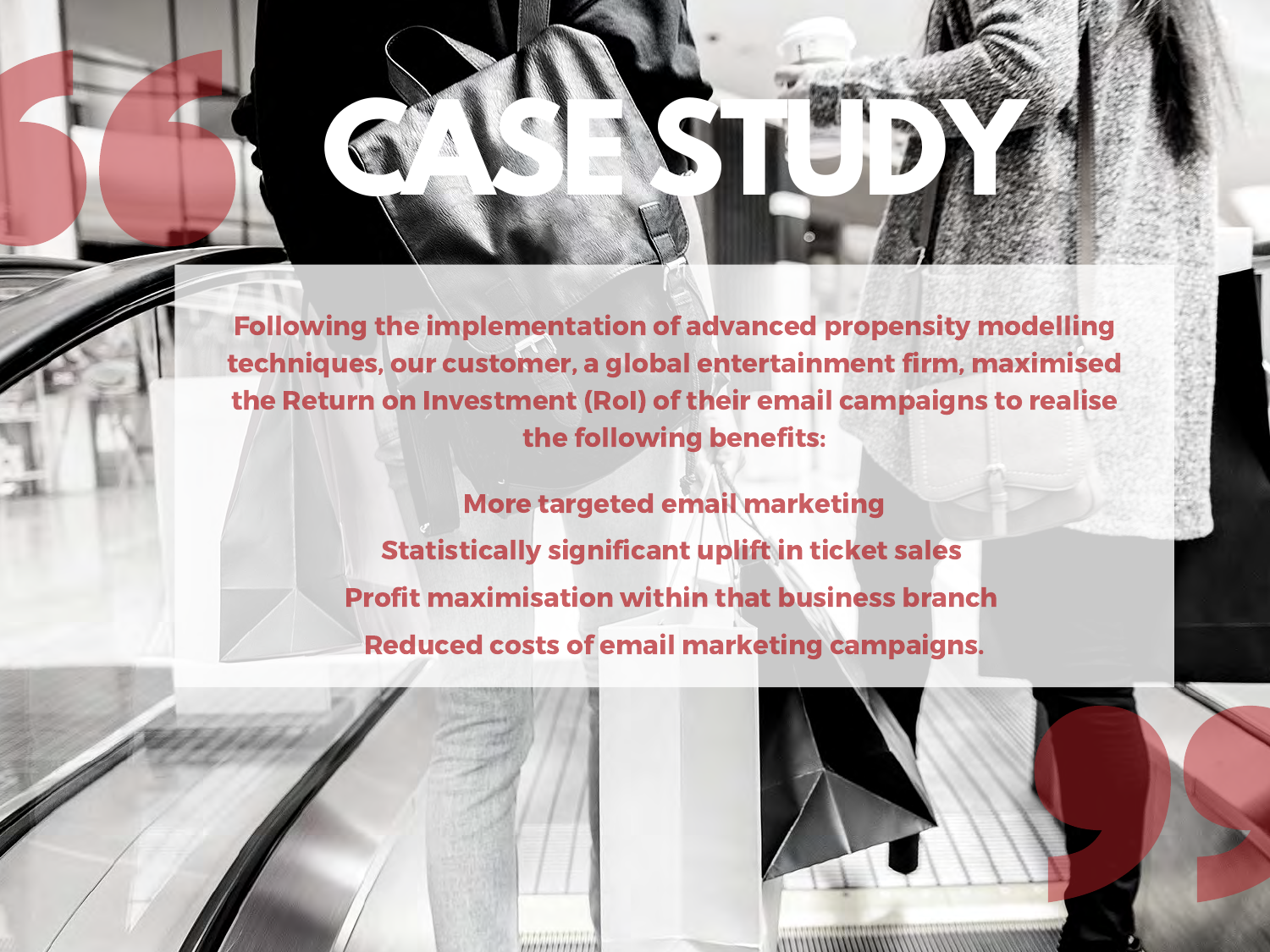

#### DATA SCIENCE AS A SERVICE

Three easy steps

Remember, there are so many applications of data science depending upon your team's objectives and goals. Discuss your challenges with our experts and follow the three steps below to achieve data-driven decisions to empower your business' future.

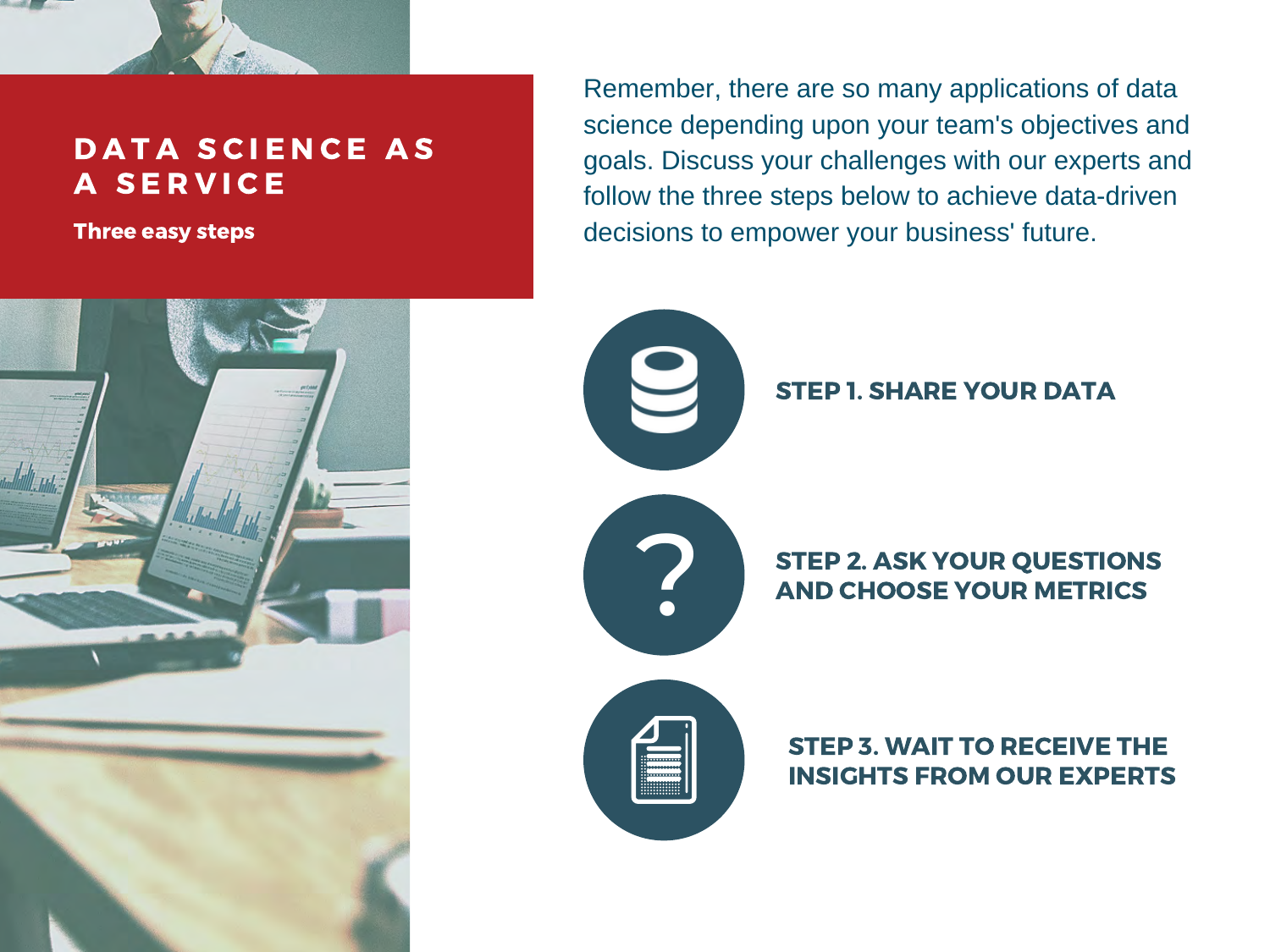

#### DATA SCIENCE AS A SERVICE

What are the benefits?



Short payback period – no large upfront costs or expensive license fees

Outsourced expertise to avoid a trainingbased delay

Brand new insight that wasn't previously available focusing on business-critical questions to help you hit your targets

Your new environment can be stood up within a day, ready to take your data and begin modelling

1

2

3

4

5

Instant productivity – no need for up-skilling staff or recruitment, models ready to use within days.